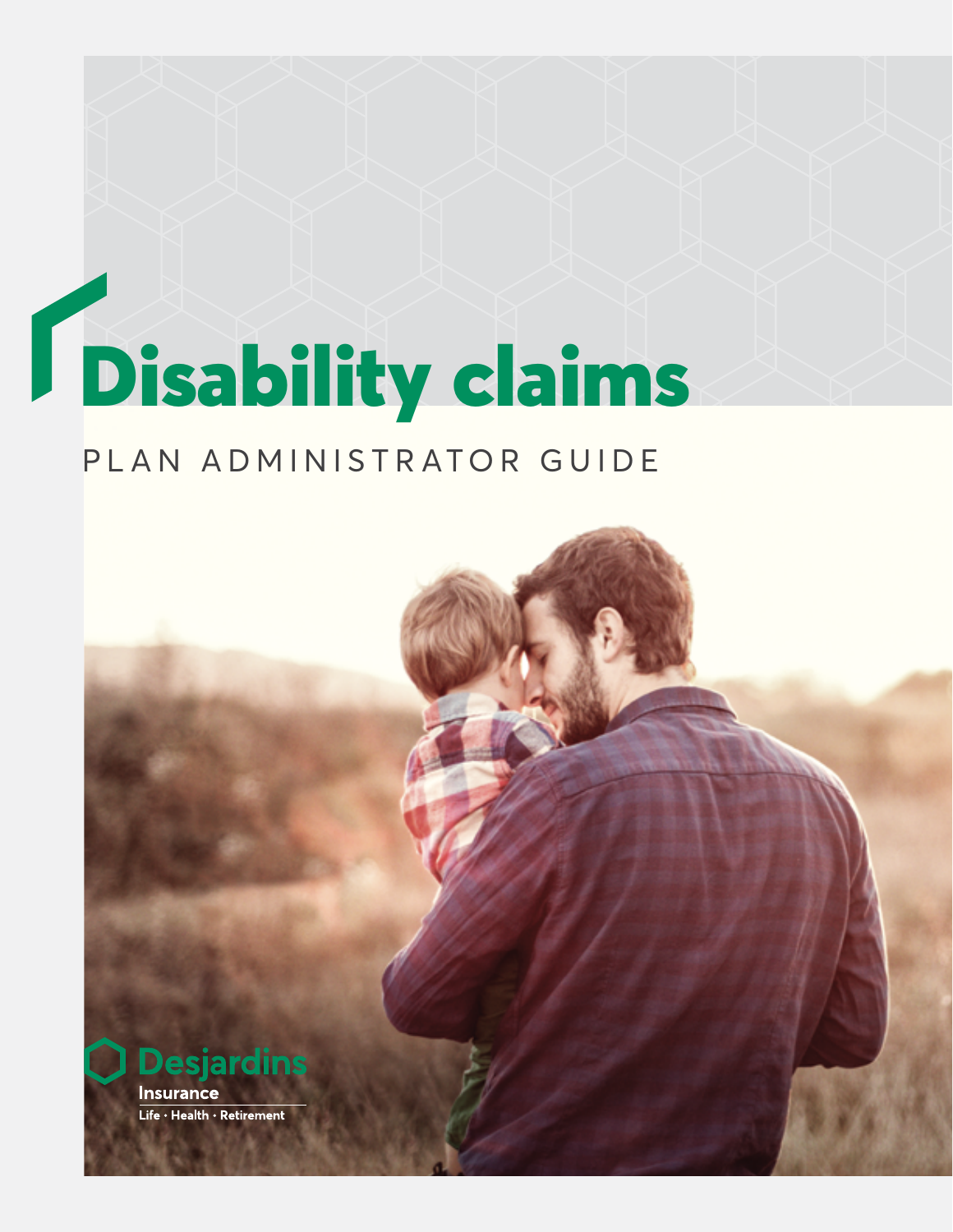# Direct cost of absenteeism to the Canadian economy \$16 billion<sup>1</sup>

<sup>1</sup> Karla Thorpe and Louise Chénier. Disability Management: Opportunities for Employer Action, Ottawa, The Conference Board of Canada, 2013.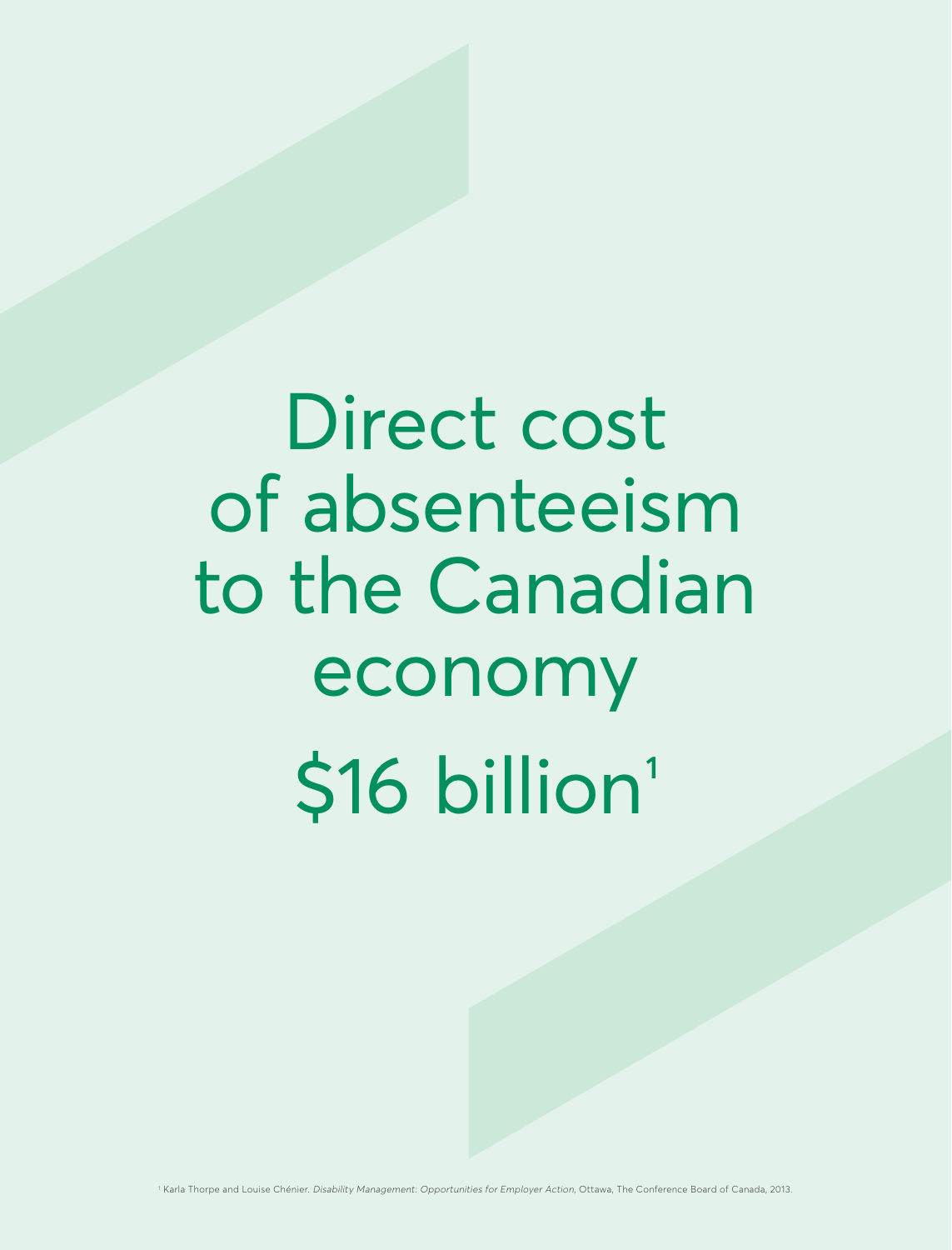Absences caused by injury or illness are among the biggest challenges faced by Canadian employers. They're expensive, and they take a lot of time and energy to manage.

#### **You're part of the solution!**

We all need to work together to support employees on disability so they can get healthy again and return to work safely and quickly.

As plan administrator, you're responsible for guiding your employees through the claims process. We've prepared this best practice guide to make your job easier.

#### **What happens when an employee goes on disability**

Here's what you need to do if an employee is going to be off work for a while because of an injury or illness:

1. **Tell the employee to submit their claim as soon as possible.** They can find the instructions online at [desjardinslifeinsurance.com/disability.](http://desjardinslifeinsurance.com/disability)

We have also prepared a guide for employees who need to submit disability claims. They can find it at the same online address as above under Useful links. If you would like to get paper copies for your employees, please contact one of our representatives.

- 2. **Download the Employer statement form** from [desjardinslifeinsurance.com/disability](http://desjardinslifeinsurance.com/disability).
- 3. **Fill it out and send it to us as soon as possible.**

## $\triangle$  Speed up the process!

We need **three completed forms** to process the claim: the employee's, their doctor's and yours.

#### **Here's what you need to do:**

- Don't wait for the employee's form before you send yours. The employee will have to send us their form separately because it contains confidential information.
- Tell the employee that their doctor will have to send us their completed form as soon as possible. If they haven't given their doctor the form yet, they shouldn't wait for their next appointment; they should give it to them as soon as possible.

#### **What's next**

Here's where we come in. Our claims specialist will analyze the claim and follow up with the employee. They may also contact you for more details.

Once we've received all the required forms, we need a few days to go over the claim. As soon as we've made our decision, we'll let both you and the employee know.

| <b>Type of claim</b>  | <b>Processing time</b> |
|-----------------------|------------------------|
| Short-term disability | 5 business days        |
| Long-term disability  | 10 business days       |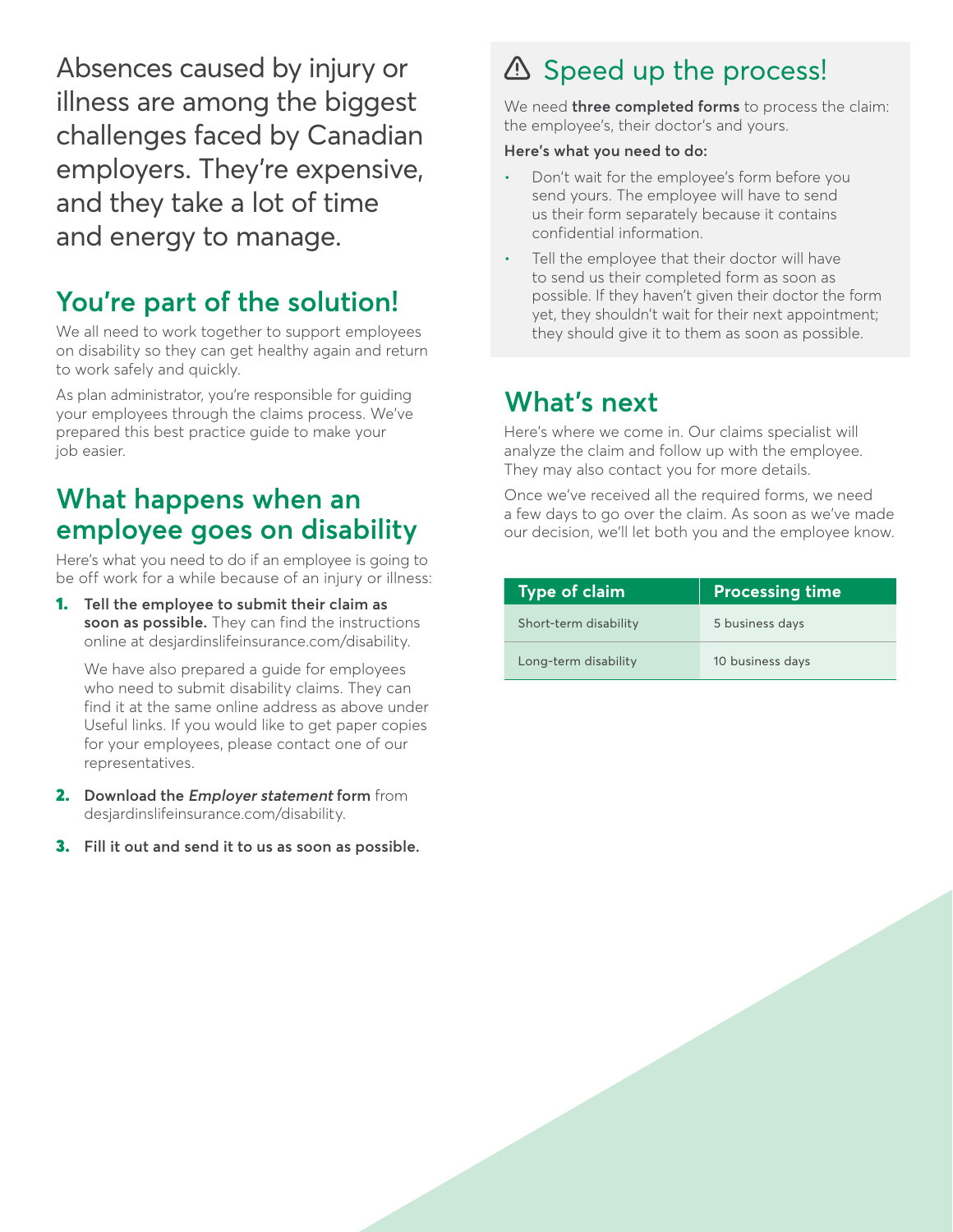#### **Who does what**

We have to work as a team to help the employee get healthy again. Here's a quick look at who does what:

#### **YOU**

- Send us the completed Employer Statement
- Provide us with all pertinent information about the employee's case
- See if there are measures that can be taken to help the employee return to work (flexible schedule, etc.)

# **EMPLOYEE**

- Fills out the Employee Statement and sends it to us as soon as possible
- Focuses on getting well again
- Sees their doctor regularly and follows the recommended treatment plan
- Sends us any new information, like:
	- Change of address or phone number
	- New doctor or treatment
	- Other sources of income
	- Other job, training, volunteer work, vacations, etc.

#### **COUR CLAIMS SPECIALIST**

- Keeps the employee informed about their claim
- Makes sure they get the benefits they're entitled to
- Makes sure they have access to the resources they need to get better
- Helps the employee with their return to work, when their health permits it

#### **EMPLOYEE'S DOCTOR**

- Diagnoses and treats the employee
- Provides us with the medical information we need as soon as possible so we can determine whether the employee is eligible for disability benefits

#### **Be discreet**

If the employee contacts you, be compassionate and understanding, but you can't ask them about their medical condition—it's confidential. They can talk to you about it if they like, but they're not obligated to. Instead, ask them if there's anything you can do to help and answer any questions they may have.

#### **Stay in touch**

Let the employee know about any major changes that have happened while they've been off (new location, layoffs, reorganization, etc.). Even if they aren't at the office, they're still part of the team. You can even invite them to a team meeting or social event, if appropriate.

#### **How to make it easier for your employee to return to work**

When the employee is ready to come back, we'll get in touch with you to plan their return to work. We may ask them to participate in meetings by phone.

We'll send you the employee's return-to-work plan and other relevant information (functional limitations, etc.). You can take steps to make sure their return to work goes smoothly and successfully.

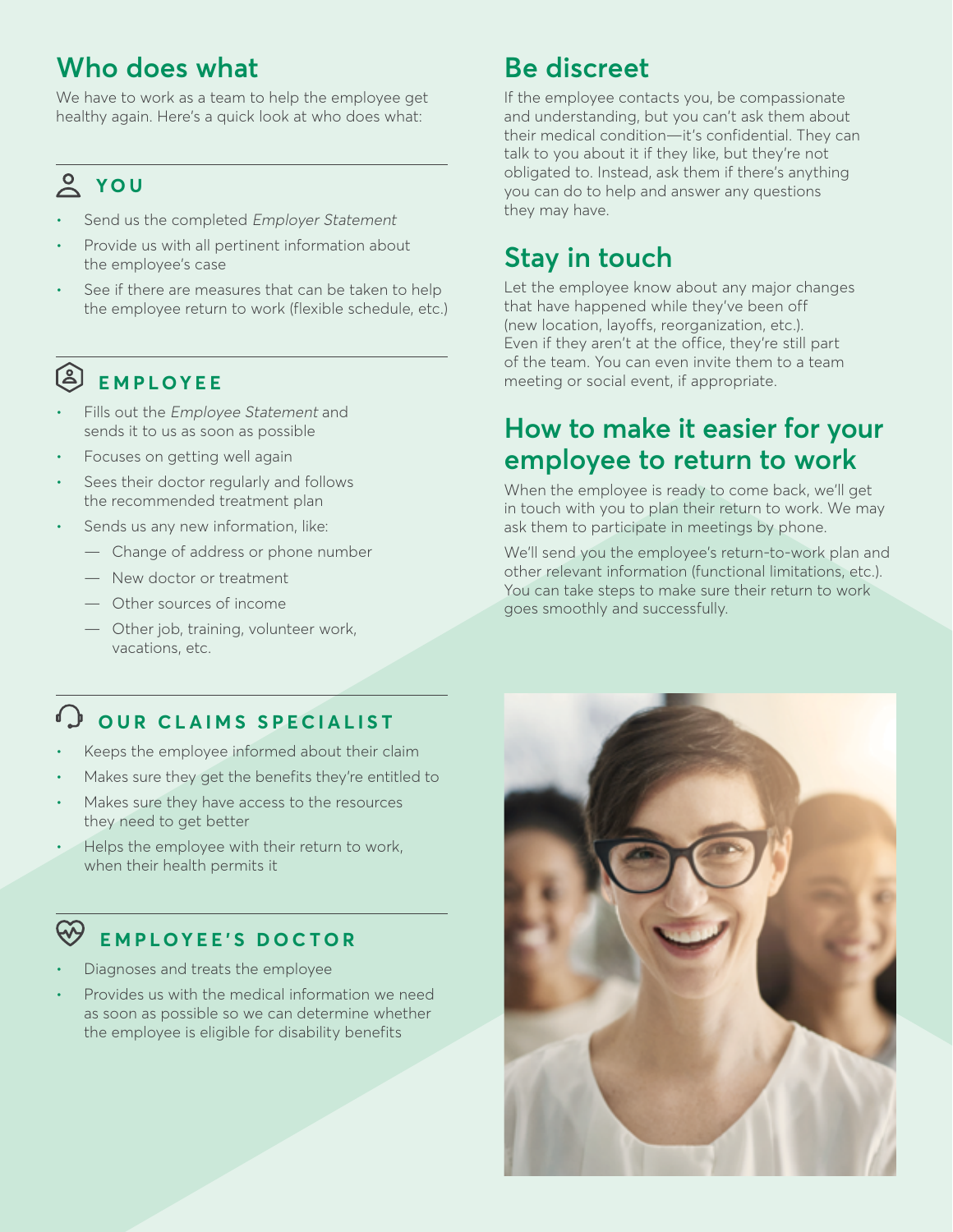**Mental disorders account for 30% of long‑term disability claims2**

#### **Be proactive**

Monitor the situation to make sure everything's going well. Be proactive by watching for signs of:

- Memory loss
- Difficulty concentrating

**Sadness** 

- **Disorganization**
- Drug or alcohol abuse **Irritability**
- Weight loss **Isolation**

Keep an eye out for any changes. When in doubt, refer your employee to resources and services that can help.

Show your employee that you care and are flexible. Ask them what would make it easier for them to stay at work. Let them know you're concerned about their well-being. You can really make a difference!

If you notice that an employee who's been on disability for health reasons is struggling, feel free to get in touch with their claims specialist—they can help prevent a relapse.

#### **We're here to help you**

We know that managing absences isn't easy. We're here to help. Ask us about our **disability prevention and management services**: health-promotion activities, training sessions, workplace kiosks, health risk assessments and many other services to help you promote workplace health and wellness and disability management initiatives. You'll be amazed at what we can achieve together!

#### **Questions?**

To find out more about how we manage disability claims, speak with your group insurance representative.